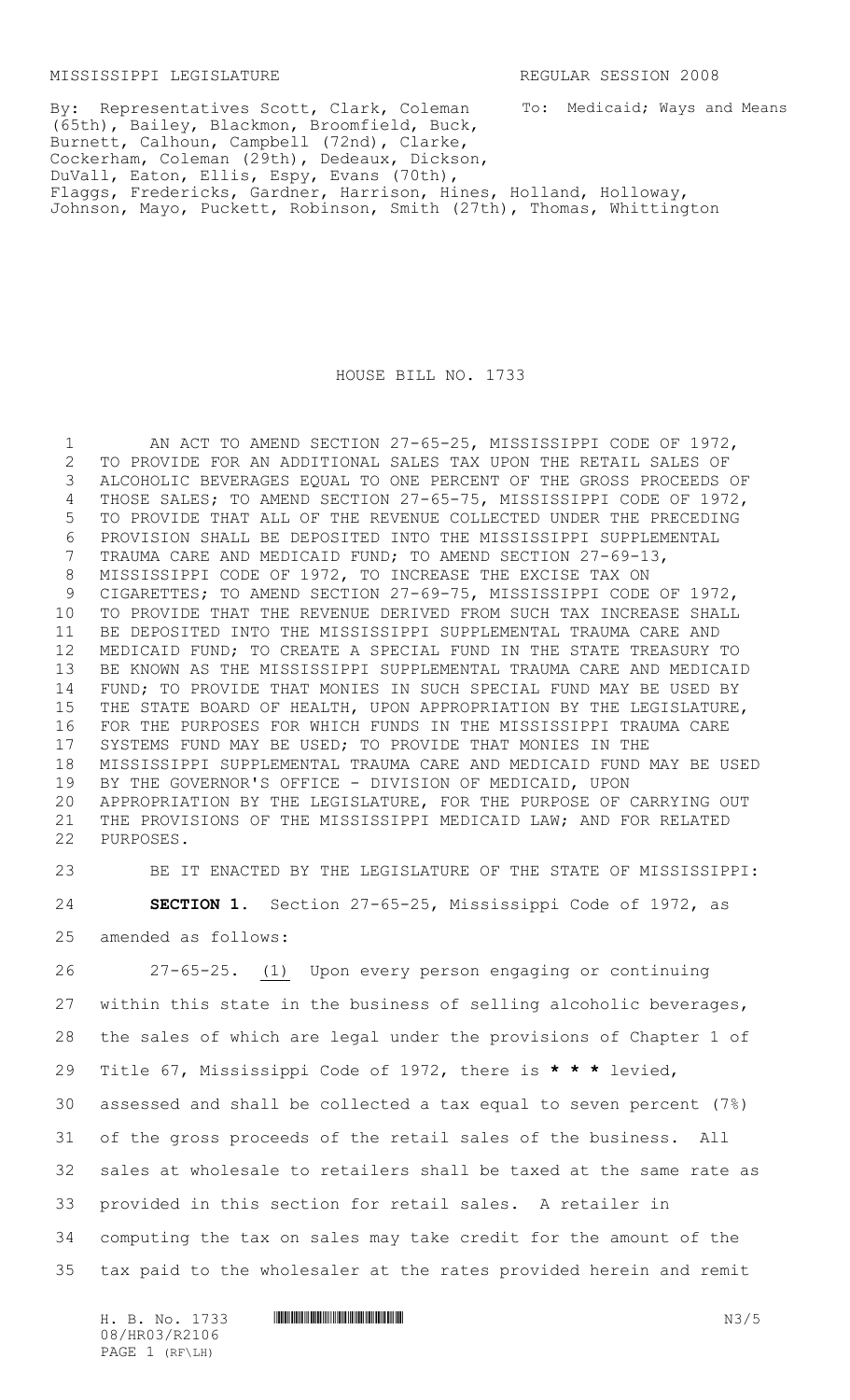the difference to the commissioner, provided adequate records and

all invoices are maintained to substantiate the credit claimed.

(2) In addition to the tax levied under subsection (1) of

this section, upon every person who sells alcoholic beverages that

are regulated under the provisions of Chapter 1, Title 67,

Mississippi Code of 1972, to consumers at retail, there is levied,

assessed and shall be collected a tax equal to one percent (1%) of

the gross proceeds of the retail sales of those alcoholic

beverages.

 **SECTION 2.** Section 27-65-75, Mississippi Code of 1972, is amended as follows:

 27-65-75. On or before the fifteenth day of each month, the revenue collected under the provisions of this chapter during the preceding month shall be paid and distributed as follows:

 (1) (a) On or before August 15, 1992, and each succeeding month thereafter through July 15, 1993, eighteen percent (18%) of the total sales tax revenue collected during the preceding month under the provisions of this chapter, except that collected under the provisions of Sections 27-65-15, 27-65-19(3), 27-65-21 and 27-65-25(2), on business activities within a municipal corporation shall be allocated for distribution to the municipality and paid to the municipal corporation. On or before August 15, 1993, and each succeeding month thereafter, eighteen and one-half percent (18-1/2%) of the total sales tax revenue collected during the preceding month under the provisions of this chapter, except that collected under the provisions of Sections 27-65-15, 27-65-19(3), 27-65-21 and 27-65-25(2), on business activities within a municipal corporation shall be allocated for distribution to the municipality and paid to the municipal corporation.

 A municipal corporation, for the purpose of distributing the tax under this subsection, shall mean and include all incorporated cities, towns and villages.

08/HR03/R2106 PAGE 2 (RF\LH)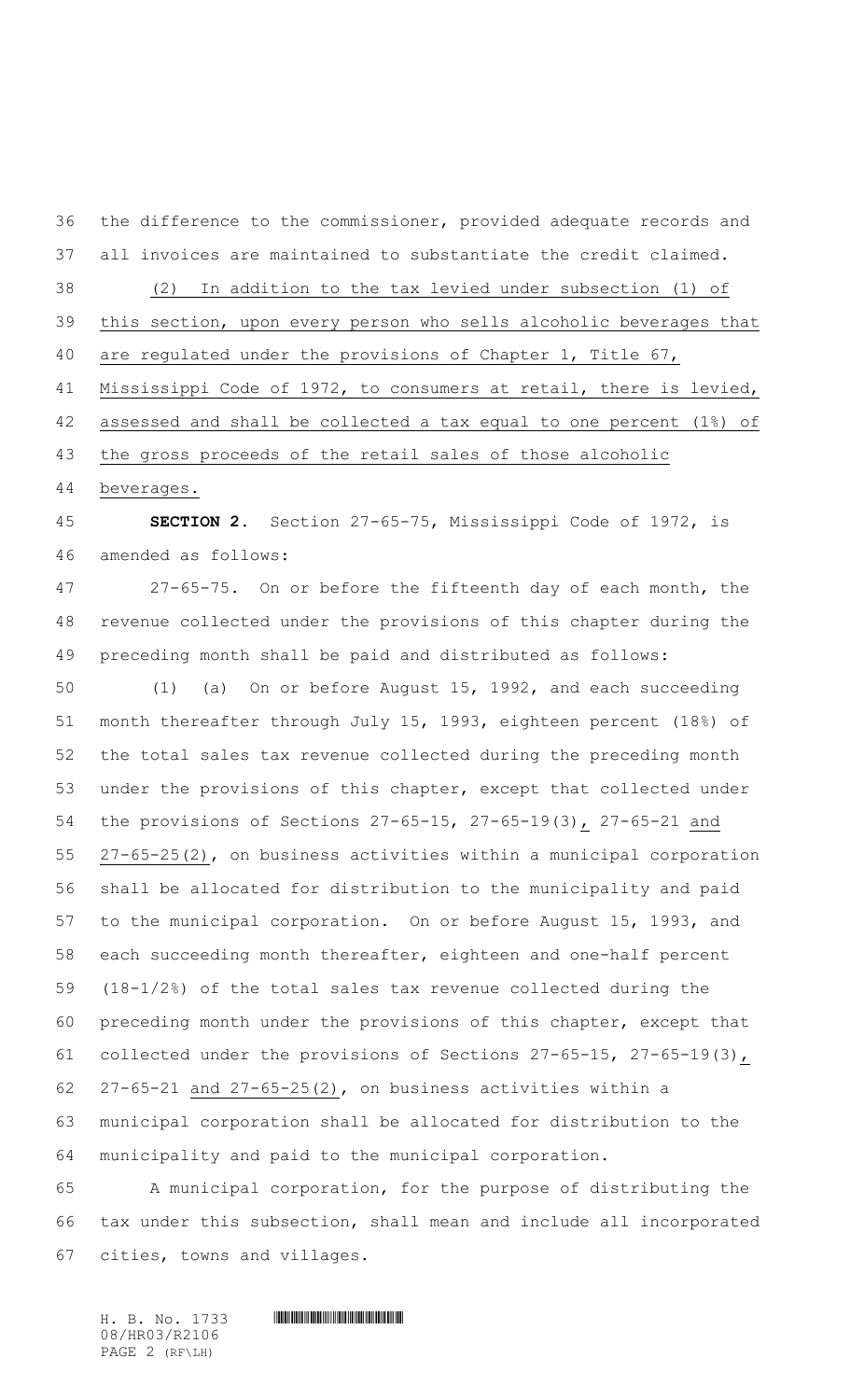Monies allocated for distribution and credited to a municipal corporation under this subsection may be pledged as security for a loan if the distribution received by the municipal corporation is otherwise authorized or required by law to be pledged as security for such a loan.

 In any county having a county seat that is not an incorporated municipality, the distribution provided under this subsection shall be made as though the county seat was an incorporated municipality; however, the distribution to the municipality shall be paid to the county treasury in which the municipality is located, and those funds shall be used for road, bridge and street construction or maintenance in the county.

 (b) On or before August 15, 2006, and each succeeding month thereafter, eighteen and one-half percent (18-1/2%) of the total sales tax revenue collected during the preceding month under the provisions of this chapter, except that collected under the provisions of Sections 27-65-15, 27-65-19(3) and 27-65-21, on business activities on the campus of a state institution of higher learning or community or junior college whose campus is not located within the corporate limits of a municipality, shall be allocated for distribution to the state institution of higher learning or community or junior college and paid to the state institution of higher learning or community or junior college.

 (2) On or before September 15, 1987, and each succeeding month thereafter, from the revenue collected under this chapter during the preceding month, One Million One Hundred Twenty-five Thousand Dollars (\$1,125,000.00) shall be allocated for distribution to municipal corporations as defined under subsection (1) of this section in the proportion that the number of gallons of gasoline and diesel fuel sold by distributors to consumers and retailers in each such municipality during the preceding fiscal year bears to the total gallons of gasoline and diesel fuel sold by distributors to consumers and retailers in municipalities

08/HR03/R2106 PAGE 3 (RF\LH)

H. B. No. 1733 **HIMMAN AND AND AN AND AN ANGLE OF A LIM**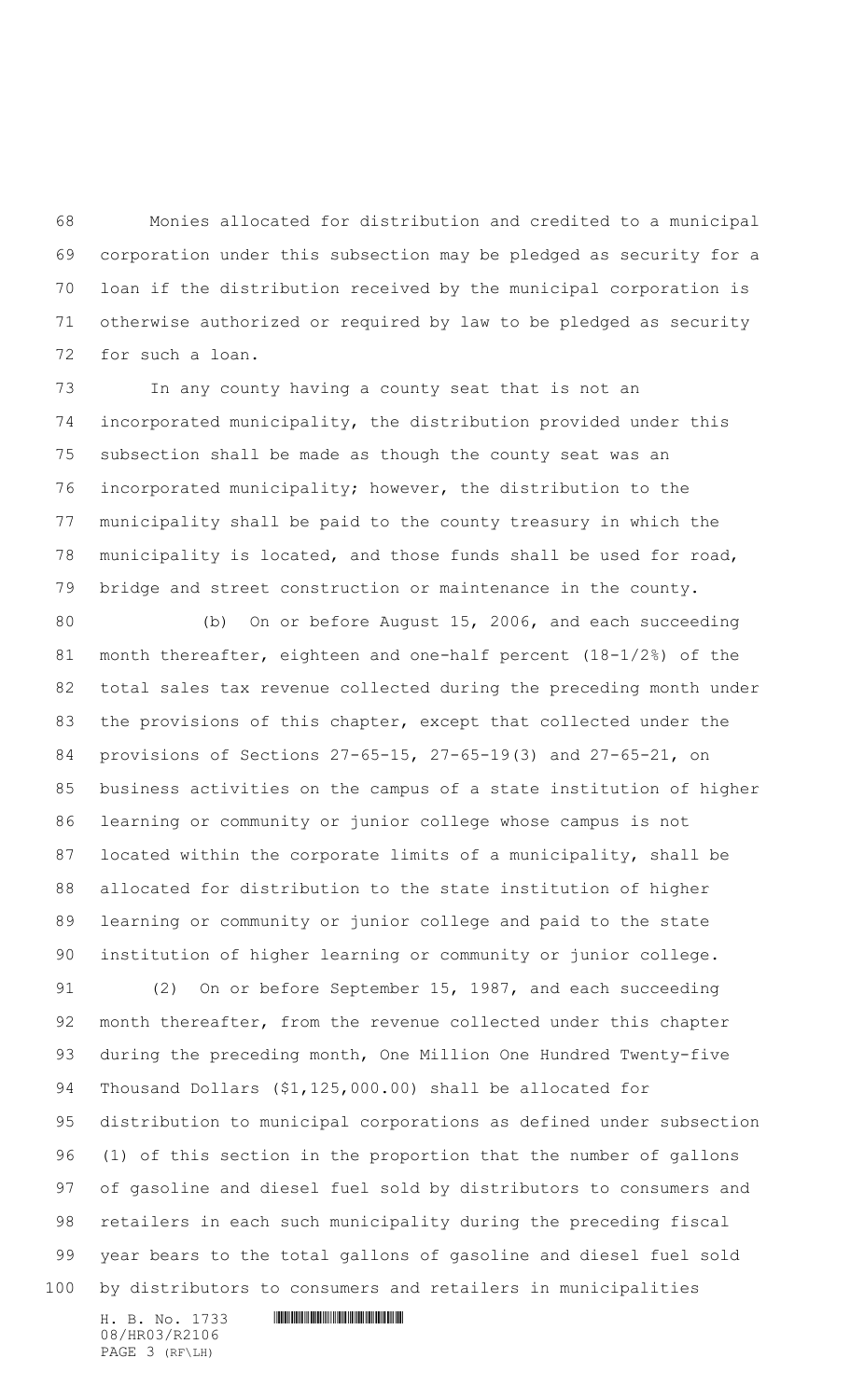statewide during the preceding fiscal year. The State Tax Commission shall require all distributors of gasoline and diesel fuel to report to the commission monthly the total number of gallons of gasoline and diesel fuel sold by them to consumers and retailers in each municipality during the preceding month. The State Tax Commission shall have the authority to promulgate such rules and regulations as is necessary to determine the number of gallons of gasoline and diesel fuel sold by distributors to consumers and retailers in each municipality. In determining the percentage allocation of funds under this subsection for the fiscal year beginning July 1, 1987, and ending June 30, 1988, the State Tax Commission may consider gallons of gasoline and diesel fuel sold for a period of less than one (1) fiscal year. For the purposes of this subsection, the term "fiscal year" means the fiscal year beginning July 1 of a year.

 (3) On or before September 15, 1987, and on or before the fifteenth day of each succeeding month, until the date specified in Section 65-39-35, the proceeds derived from contractors' taxes levied under Section 27-65-21 on contracts for the construction or reconstruction of highways designated under the highway program created under Section 65-3-97 shall, except as otherwise provided in Section 31-17-127, be deposited into the State Treasury to the credit of the State Highway Fund to be used to fund that highway program. The Mississippi Department of Transportation shall provide to the State Tax Commission such information as is necessary to determine the amount of proceeds to be distributed under this subsection.

 (4) On or before August 15, 1994, and on or before the fifteenth day of each succeeding month through July 15, 1999, from the proceeds of gasoline, diesel fuel or kerosene taxes as provided in Section 27-5-101(a)(ii)1, Four Million Dollars (\$4,000,000.00) shall be deposited in the State Treasury to the credit of a special fund designated as the "State Aid Road Fund,"

H. B. No. 1733 **. HUNT AND SERVE AREA** 08/HR03/R2106 PAGE 4 (RF\LH)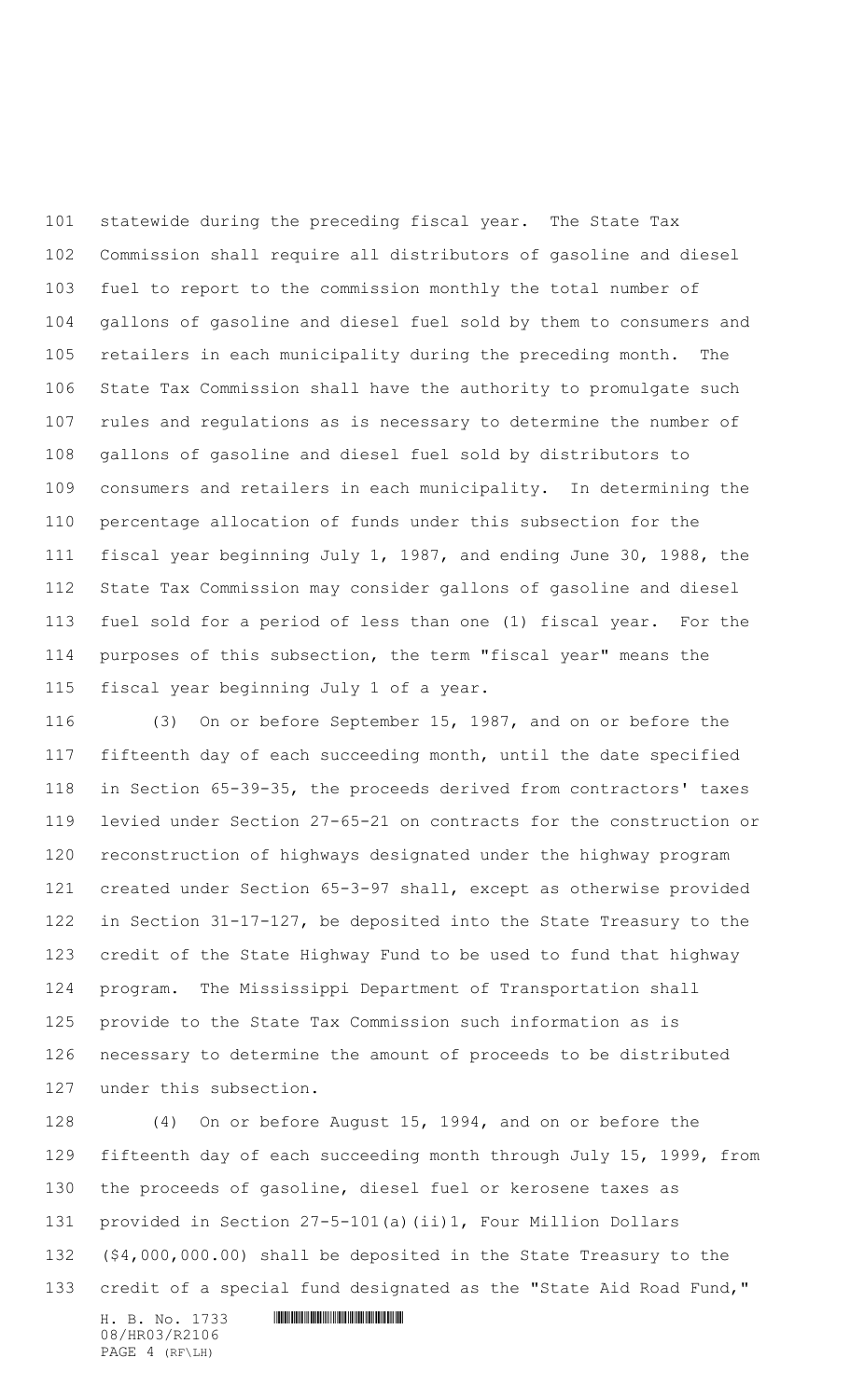created by Section 65-9-17. On or before August 15, 1999, and on 135 or before the fifteenth day of each succeeding month, from the total amount of the proceeds of gasoline, diesel fuel or kerosene taxes apportioned by Section 27-5-101(a)(ii)1, Four Million Dollars (\$4,000,000.00) or an amount equal to twenty-three and one-fourth percent (23-1/4%) of those funds, whichever is the greater amount, shall be deposited in the State Treasury to the credit of the "State Aid Road Fund," created by Section 65-9-17. Those funds shall be pledged to pay the principal of and interest on state aid road bonds heretofore issued under Sections 19-9-51 through 19-9-77, in lieu of and in substitution for the funds previously allocated to counties under this section. Those funds may not be pledged for the payment of any state aid road bonds issued after April 1, 1981; however, this prohibition against the pledging of any such funds for the payment of bonds shall not apply to any bonds for which intent to issue those bonds has been published, for the first time, as provided by law before March 29, 1981. From the amount of taxes paid into the special fund under this subsection and subsection (9) of this section, there shall be first deducted and paid the amount necessary to pay the expenses of the Office of State Aid Road Construction, as authorized by the Legislature for all other general and special fund agencies. The remainder of the fund shall be allocated monthly to the several counties in accordance with the following formula:

 (a) One-third (1/3) shall be allocated to all counties in equal shares;

 (b) One-third (1/3) shall be allocated to counties based on the proportion that the total number of rural road miles in a county bears to the total number of rural road miles in all counties of the state; and

 (c) One-third (1/3) shall be allocated to counties based on the proportion that the rural population of the county

08/HR03/R2106 PAGE 5 (RF\LH)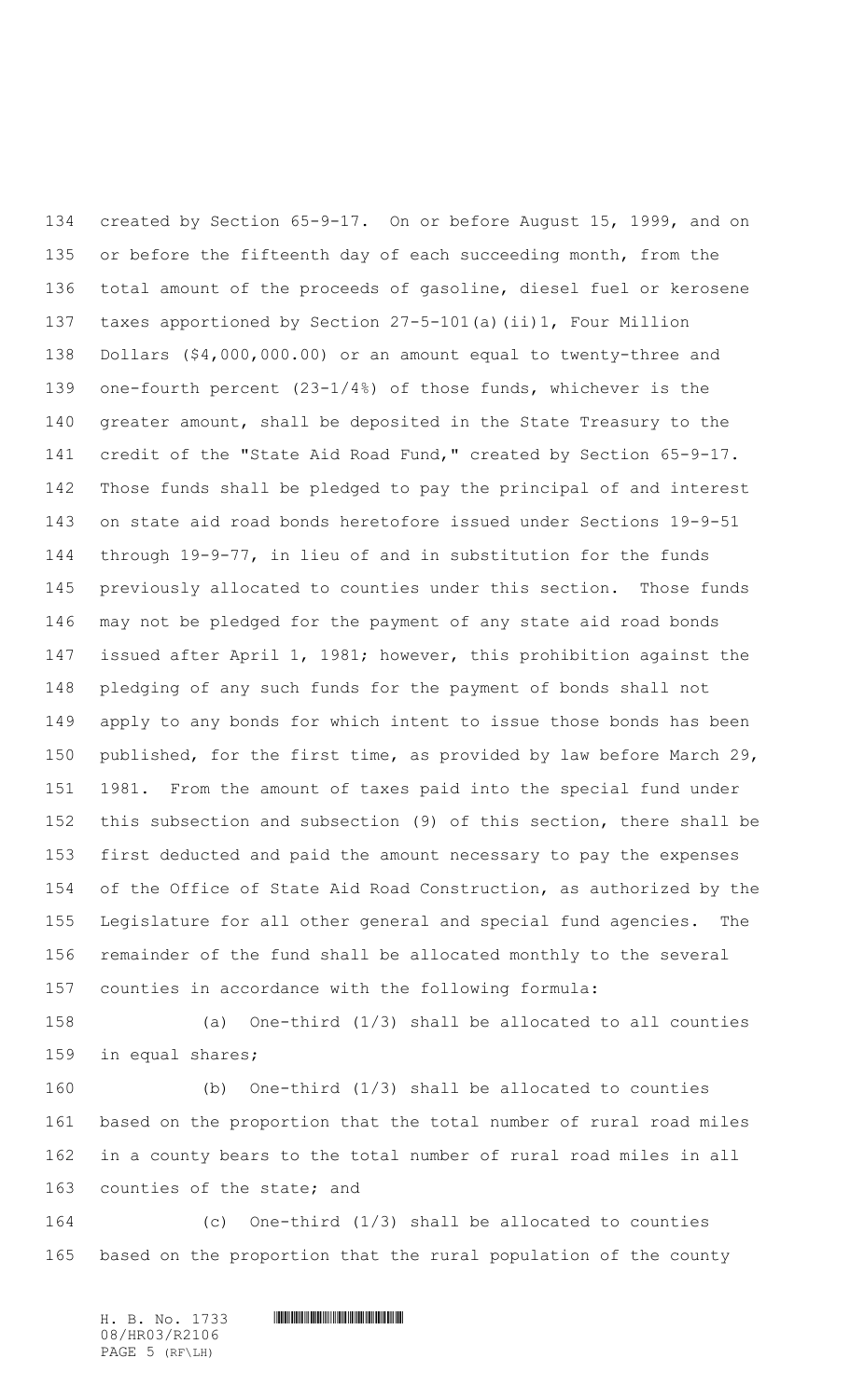bears to the total rural population in all counties of the state, according to the latest federal decennial census.

 For the purposes of this subsection, the term "gasoline, diesel fuel or kerosene taxes" means such taxes as defined in paragraph (f) of Section 27-5-101.

 The amount of funds allocated to any county under this subsection for any fiscal year after fiscal year 1994 shall not be less than the amount allocated to the county for fiscal year 1994.

 Any reference in the general laws of this state or the Mississippi Code of 1972 to Section 27-5-105 shall mean and be construed to refer and apply to subsection (4) of Section 27-65-75.

 (5) One Million Six Hundred Sixty-six Thousand Six Hundred Sixty-six Dollars (\$1,666,666.00) each month shall be paid into the special fund known as the "State Public School Building Fund" created and existing under the provisions of Sections 37-47-1 through 37-47-67. Those payments into that fund are to be made on the last day of each succeeding month hereafter.

 (6) An amount each month beginning August 15, 1983, through November 15, 1986, as specified in Section 6 of Chapter 542, Laws of 1983, shall be paid into the special fund known as the Correctional Facilities Construction Fund created in Section 6 of Chapter 542, Laws of 1983.

 (7) On or before August 15, 1992, and each succeeding month thereafter through July 15, 2000, two and two hundred sixty-six one-thousandths percent (2.266%) of the total sales tax revenue collected during the preceding month under the provisions of this chapter, except that collected under the provisions of Section 27-65-17(2), shall be deposited by the commission into the School Ad Valorem Tax Reduction Fund created under Section 37-61-35. On 196 or before August 15, 2000, and each succeeding month thereafter, two and two hundred sixty-six one-thousandths percent (2.266%) of the total sales tax revenue collected during the preceding month

H. B. No. 1733 **. HUNT AND SERVE AREA** 08/HR03/R2106 PAGE 6 (RF\LH)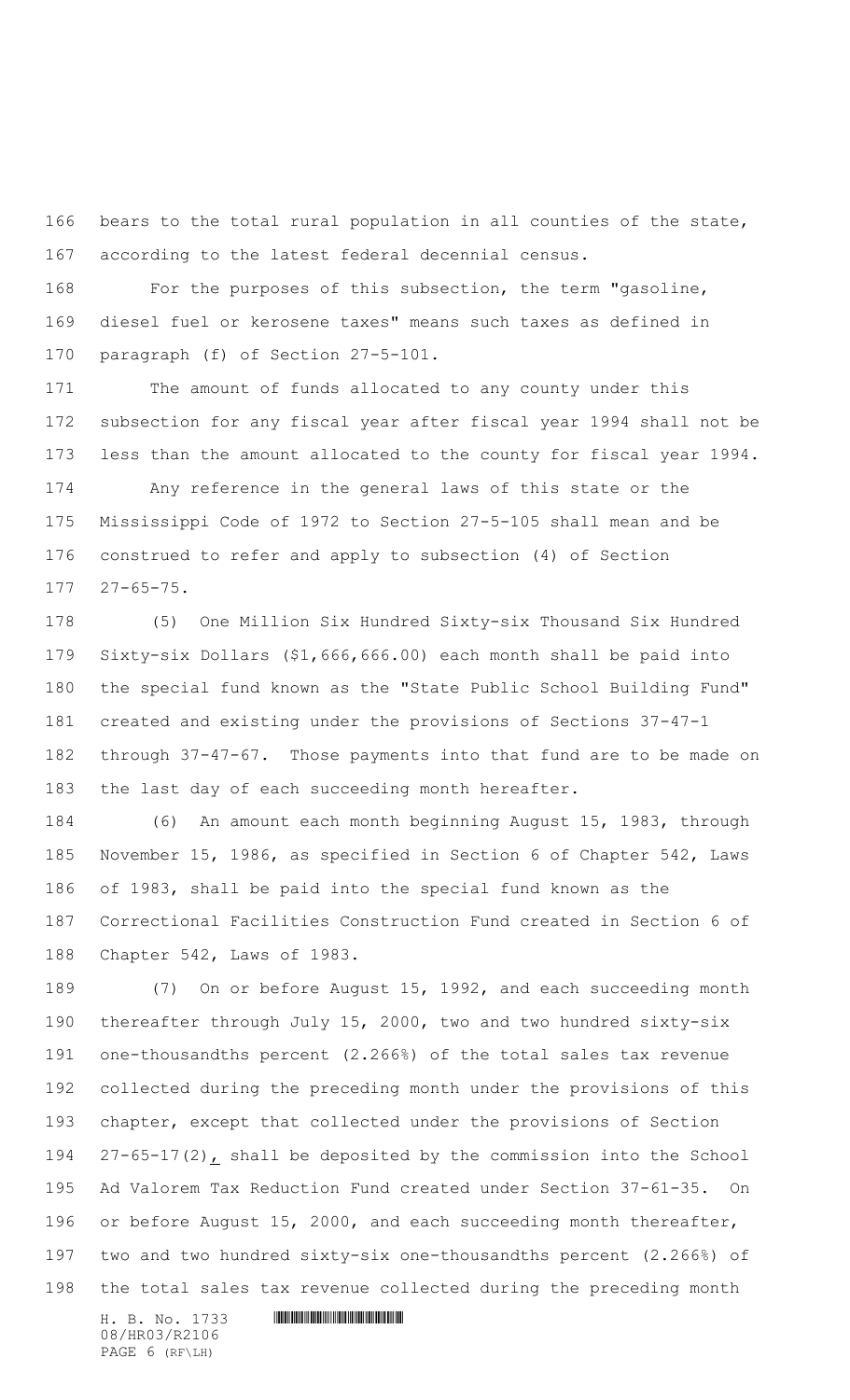199 under the provisions of this chapter, except that collected under the provisions of Section 27-65-17(2), shall be deposited into the School Ad Valorem Tax Reduction Fund created under Section 37-61-35 until such time that the total amount deposited into the fund during a fiscal year equals Forty-two Million Dollars (\$42,000,000.00). Thereafter, the amounts diverted under this subsection (7) during the fiscal year in excess of Forty-two Million Dollars (\$42,000,000.00) shall be deposited into the Education Enhancement Fund created under Section 37-61-33 for appropriation by the Legislature as other education needs and shall not be subject to the percentage appropriation requirements set forth in Section 37-61-33.

 (8) On or before August 15, 1992, and each succeeding month thereafter, nine and seventy-three one-thousandths percent (9.073%) of the total sales tax revenue collected during the preceding month under the provisions of this chapter, except that collected under the provisions of Section 27-65-17(2), shall be deposited into the Education Enhancement Fund created under Section 37-61-33.

 (9) On or before August 15, 1994, and each succeeding month thereafter, from the revenue collected under this chapter during the preceding month, Two Hundred Fifty Thousand Dollars (\$250,000.00) shall be paid into the State Aid Road Fund.

 (10) On or before August 15, 1994, and each succeeding month thereafter through August 15, 1995, from the revenue collected under this chapter during the preceding month, Two Million Dollars (\$2,000,000.00) shall be deposited into the Motor Vehicle Ad Valorem Tax Reduction Fund established in Section 27-51-105.

 (11) Notwithstanding any other provision of this section to the contrary, on or before February 15, 1995, and each succeeding month thereafter, the sales tax revenue collected during the preceding month under the provisions of Section 27-65-17(2) and the corresponding levy in Section 27-65-23 on the rental or lease

H. B. No. 1733 **. HUNT AND SERVE AREA** 08/HR03/R2106 PAGE 7 (RF\LH)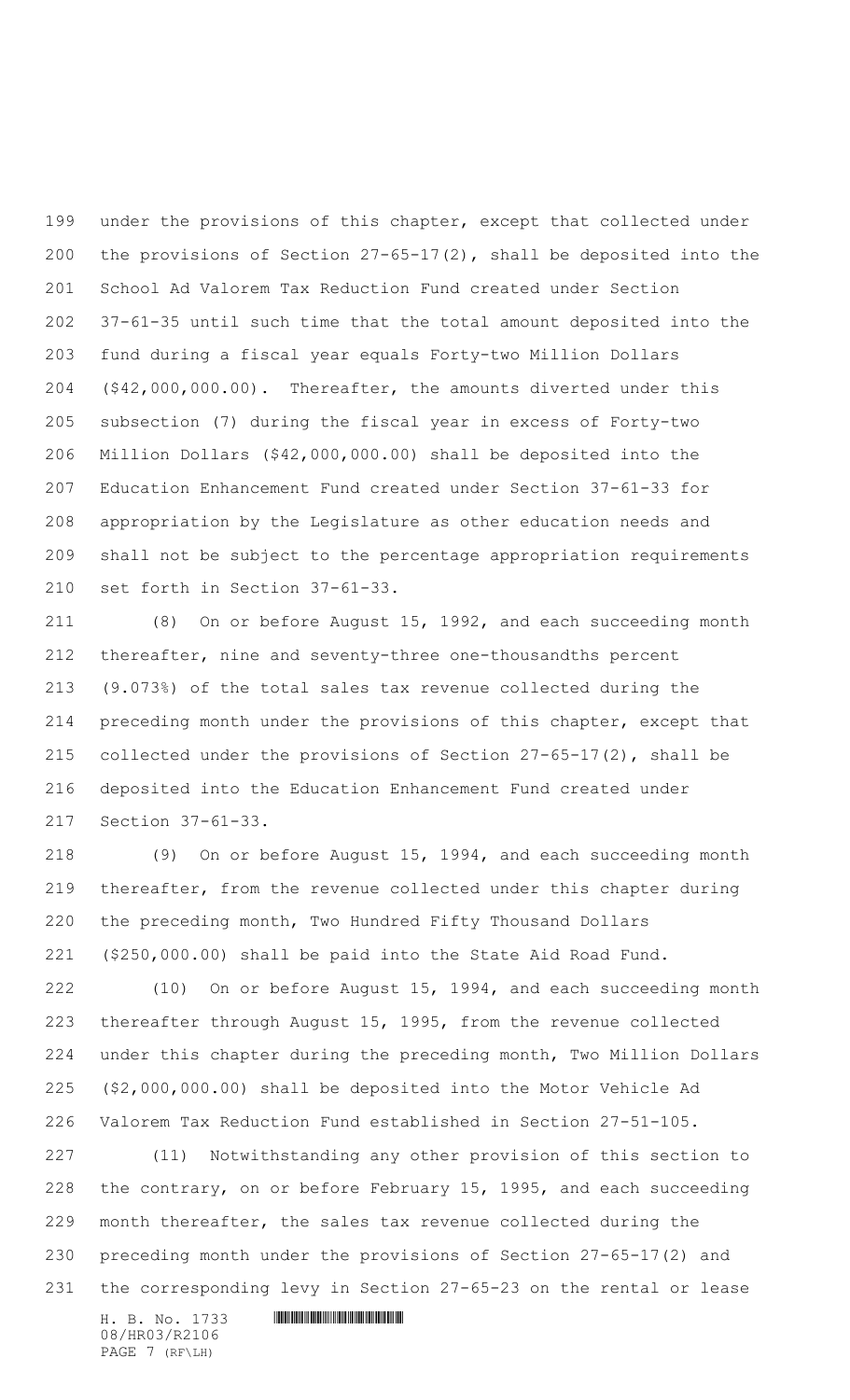of private carriers of passengers and light carriers of property as defined in Section 27-51-101 shall be deposited, without diversion, into the Motor Vehicle Ad Valorem Tax Reduction Fund established in Section 27-51-105.

 (12) Notwithstanding any other provision of this section to 237 the contrary, on or before August 15, 1995, and each succeeding month thereafter, the sales tax revenue collected during the preceding month under the provisions of Section 27-65-17(1) on retail sales of private carriers of passengers and light carriers of property, as defined in Section 27-51-101 and the corresponding levy in Section 27-65-23 on the rental or lease of these vehicles, shall be deposited, after diversion, into the Motor Vehicle Ad Valorem Tax Reduction Fund established in Section 27-51-105.

 (13) On or before July 15, 1994, and on or before the 246 fifteenth day of each succeeding month thereafter, that portion of the avails of the tax imposed in Section 27-65-22 that is derived from activities held on the Mississippi State Fairgrounds Complex, shall be paid into a special fund that is created in the State Treasury and shall be expended upon legislative appropriation solely to defray the costs of repairs and renovation at the Trade Mart and Coliseum.

 (14) On or before August 15, 1998, and each succeeding month thereafter through July 15, 2005, that portion of the avails of the tax imposed in Section 27-65-23 that is derived from sales by cotton compresses or cotton warehouses and that would otherwise be paid into the General Fund, shall be deposited in an amount not to exceed Two Million Dollars (\$2,000,000.00) into the special fund created under Section 69-37-39. On or before August 15, 2007, and 260 each succeeding month thereafter, that portion of the avails of the tax imposed in Section 27-65-23 that is derived from sales by cotton compresses or cotton warehouses and that would otherwise be paid into the General Fund, shall be deposited in an amount not to exceed Two Million Dollars (\$2,000,000.00) into the special fund

H. B. No. 1733 **HIMMAN AND AND AN AND AN ANGLE OF A LIM** 08/HR03/R2106 PAGE 8 (RF\LH)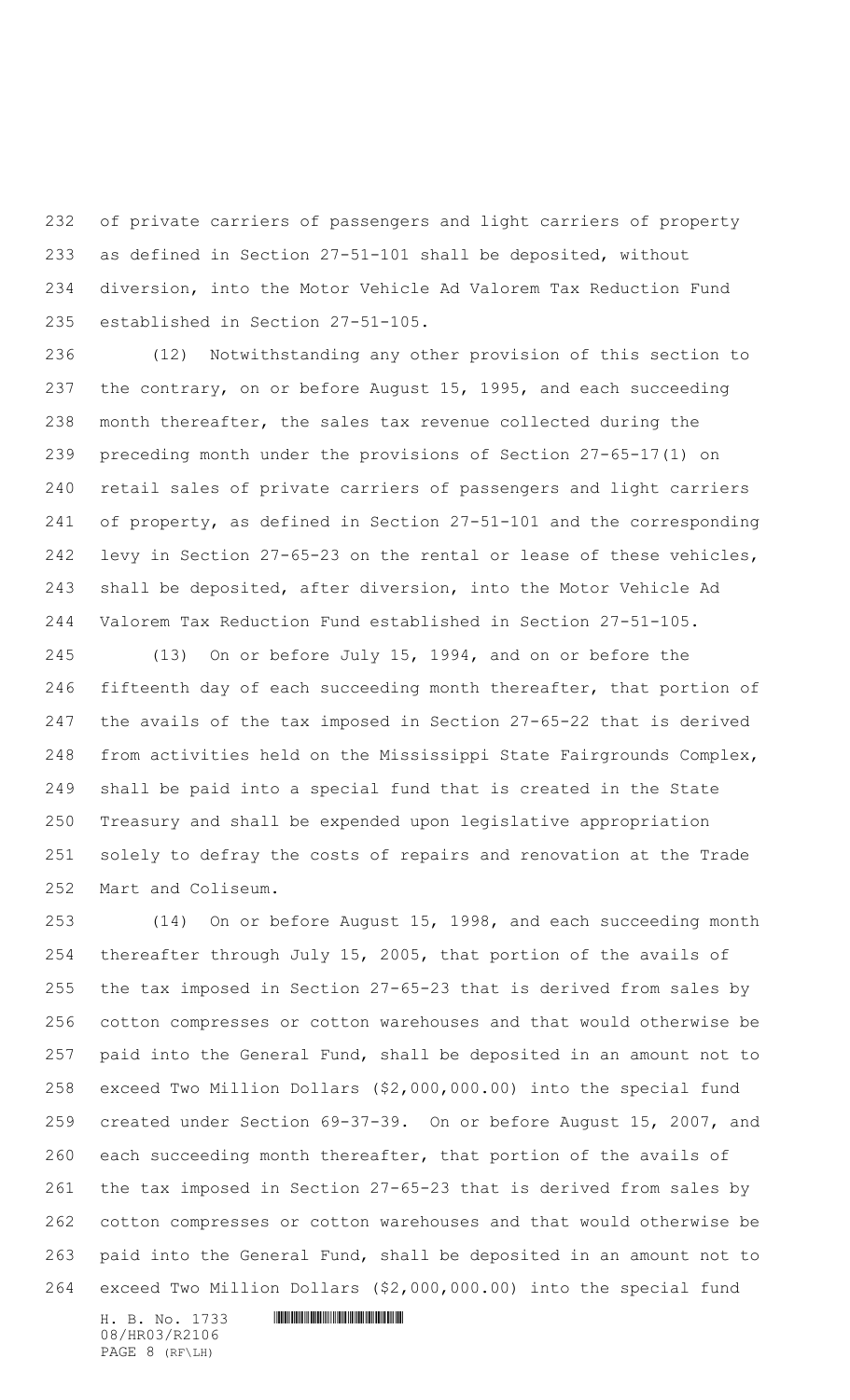created under Section 69-37-39 until all debts or other

 obligations incurred by the Certified Cotton Growers Organization under the Mississippi Boll Weevil Management Act before January 1, 2007, are satisfied in full.

 (15) Notwithstanding any other provision of this section to the contrary, on or before September 15, 2000, and each succeeding month thereafter, the sales tax revenue collected during the preceding month under the provisions of Section 27-65-19(1)(f) and 273 (g)(i)2, shall be deposited, without diversion, into the Telecommunications Ad Valorem Tax Reduction Fund established in Section 27-38-7.

 (16) (a) On or before August 15, 2000, and each succeeding month thereafter, the sales tax revenue collected during the preceding month under the provisions of this chapter on the gross proceeds of sales of a project as defined in Section 57-30-1 shall be deposited, after all diversions except the diversion provided for in subsection (1) of this section, into the Sales Tax Incentive Fund created in Section 57-30-3.

 (b) On or before August 15, 2007, and each succeeding month thereafter, eighty percent (80%) of the sales tax revenue collected during the preceding month under the provisions of this chapter from the operation of a tourism project under the provisions of Sections 57-26-1 through 57-26-5, shall be deposited, after the diversions required in subsections (7) and (8) of this section, into the Tourism Project Sales Tax Incentive Fund created in Section 57-26-3.

 (17) Notwithstanding any other provision of this section to the contrary, on or before April 15, 2002, and each succeeding month thereafter, the sales tax revenue collected during the preceding month under Section 27-65-23 on sales of parking services of parking garages and lots at airports shall be deposited, without diversion, into the special fund created under Section 27-5-101(d).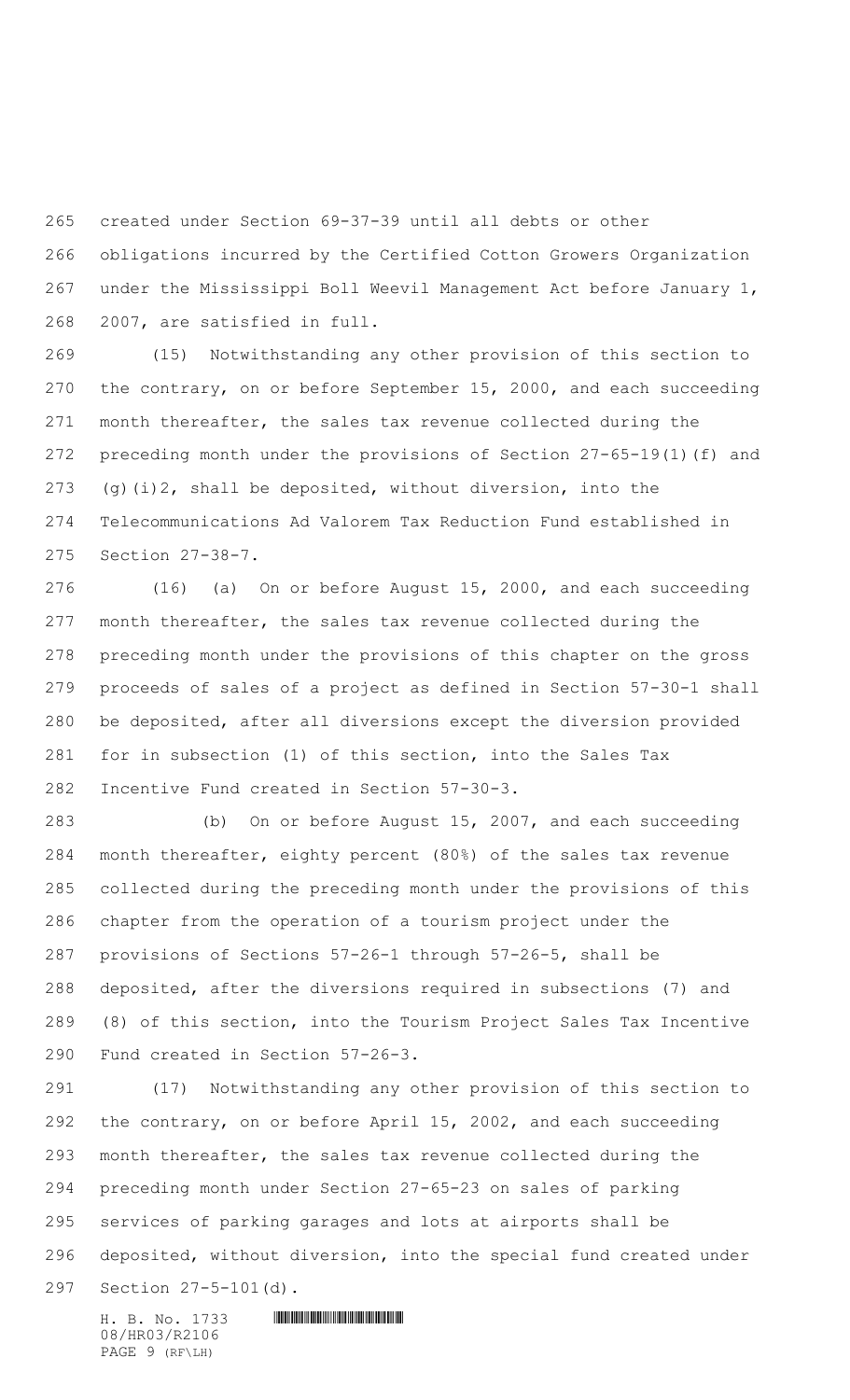(18) On or before August 15, 2007, and each succeeding month thereafter through July 15, 2008, from the sales tax revenue collected during the preceding month under the provisions of this chapter, Two Million Five Hundred Thousand Dollars (\$2,500,000.00) shall be deposited into the Special Funds Transfer Fund created in Section 4 of Chapter 556, Laws of 2003. This subsection shall stand repealed from and after May 11, 2007.

 (19) (a) On or before August 15, 2005, and each succeeding month thereafter, the sales tax revenue collected during the preceding month under the provisions of this chapter on the gross proceeds of sales of a business enterprise located within a redevelopment project area under the provisions of Sections 57-91-1 through 57-91-11, and the revenue collected on the gross proceeds of sales from sales made to a business enterprise located in a redevelopment project area under the provisions of Sections 57-91-1 through 57-91-11 (provided that such sales made to a business enterprise are made on the premises of the business enterprise), shall, except as otherwise provided in this subsection (19), be deposited, after all diversions, into the Redevelopment Project Incentive Fund as created in Section 57-91-9.

 (b) For a municipality participating in the Economic Redevelopment Act created in Sections 57-91-1 through 57-91-11, the diversion provided for in subsection (1) of this section attributable to the gross proceeds of sales of a business enterprise located within a redevelopment project area under the provisions of Sections 57-91-1 through 57-91-11, and attributable to the gross proceeds of sales from sales made to a business enterprise located in a redevelopment project area under the provisions of Sections 57-91-1 through 57-91-11 (provided that such sales made to a business enterprise are made on the premises of the business enterprise), shall be deposited into the

08/HR03/R2106 PAGE 10 (RF\LH)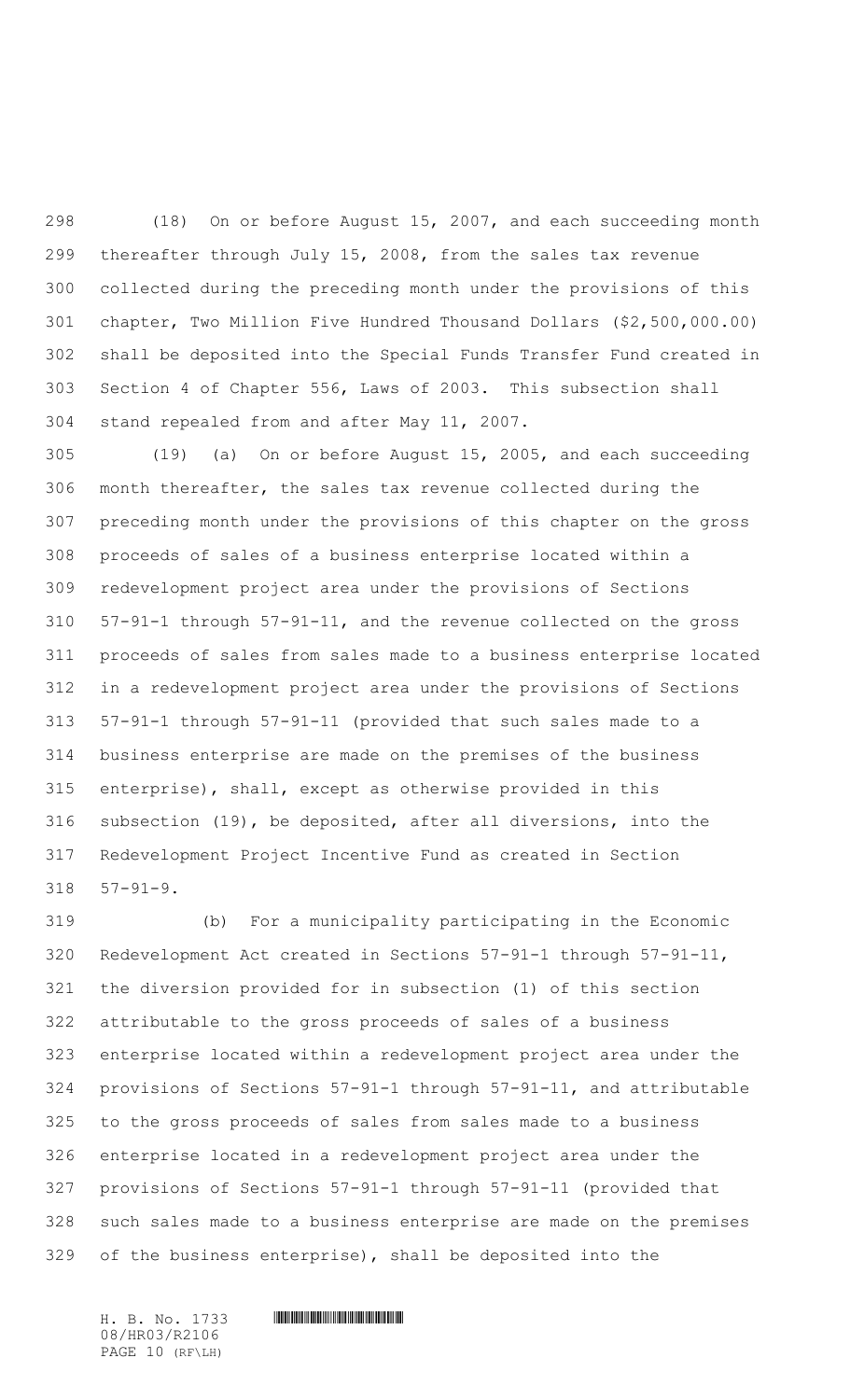Redevelopment Project Incentive Fund as created in Section 57-91-9, as follows:

 (i) For the first six (6) years in which payments are made to a developer from the Redevelopment Project Incentive Fund, one hundred percent (100%) of the diversion shall be deposited into the fund;

 (ii) For the seventh year in which such payments are made to a developer from the Redevelopment Project Incentive Fund, eighty percent (80%) of the diversion shall be deposited into the fund;

 (iii) For the eighth year in which such payments are made to a developer from the Redevelopment Project Incentive Fund, seventy percent (70%) of the diversion shall be deposited into the fund;

 (iv) For the ninth year in which such payments are made to a developer from the Redevelopment Project Incentive Fund, sixty percent (60%) of the diversion shall be deposited into the fund; and

 (v) For the tenth year in which such payments are made to a developer from the Redevelopment Project Incentive Fund, fifty percent (50%) of the funds shall be deposited into the fund.

 (20) On or before January 15, 2007, and each succeeding month thereafter, eighty percent (80%) of the sales tax revenue collected during the preceding month under the provisions of this chapter from the operation of a tourism project under the provisions of Sections 57-28-1 through 57-28-5, shall be deposited, after the diversions required in subsections (7) and (8) of this section, into the Tourism Sales Tax Incentive Fund created in Section 57-28-3.

 (21) On or before April 15, 2007, and each succeeding month thereafter, One Hundred Fifty Thousand Dollars (\$150,000.00) of the sales tax revenue collected during the preceding month under

08/HR03/R2106 PAGE 11 (RF\LH)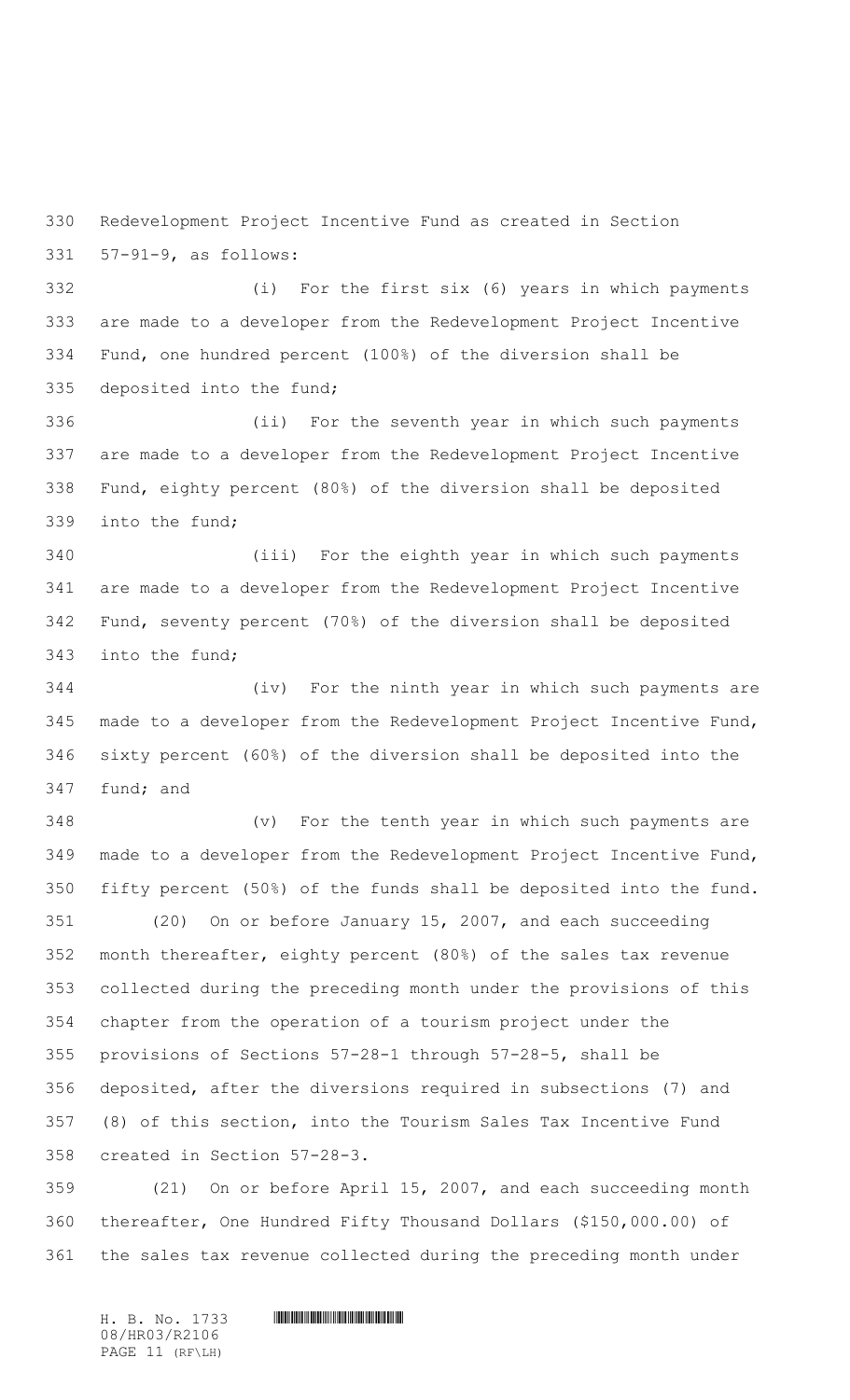the provisions of this chapter shall be deposited into the MMEIA Tax Incentive Fund created in Section 57-101-3.

 (22) On or before July 15, 2008, and each succeeding month thereafter, all of the sales tax revenue collected during the preceding month under the provisions of Section 27-65-25(2) shall be deposited into the Mississippi Supplemental Trauma Care and Medicaid Fund created in Section 5 of this act.

 (23) The remainder of the amounts collected under the provisions of this chapter shall be paid into the State Treasury to the credit of the General Fund.

 (24) It shall be the duty of the municipal officials of any municipality that expands its limits, or of any community that incorporates as a municipality, to notify the commissioner of that action thirty (30) days before the effective date. Failure to so notify the commissioner shall cause the municipality to forfeit the revenue that it would have been entitled to receive during this period of time when the commissioner had no knowledge of the action. If any funds have been erroneously disbursed to any municipality or any overpayment of tax is recovered by the taxpayer, the commissioner may make correction and adjust the error or overpayment with the municipality by withholding the necessary funds from any later payment to be made to the municipality.

 **SECTION 3.** Section 27-69-13, Mississippi Code of 1972, is amended as follows:

 27-69-13. (1) There is **\* \* \*** imposed, levied and assessed, to be collected and paid as **\* \* \*** provided in this chapter, an excise tax on each person or dealer in cigarettes, cigars, stogies, snuff, chewing tobacco, and smoking tobacco, or substitutes therefor, upon the sale, use, consumption, handling or distribution in the State of Mississippi, as follows: (a) On cigarettes, the rate of tax shall be

Eighteen-twentieths of One Cent (18/20 of 1¢) on each cigarette

H. B. No. 1733 **HIMMAN AND AND AN AND AN ANGLE OF A LIM** 08/HR03/R2106 PAGE 12 (RF\LH)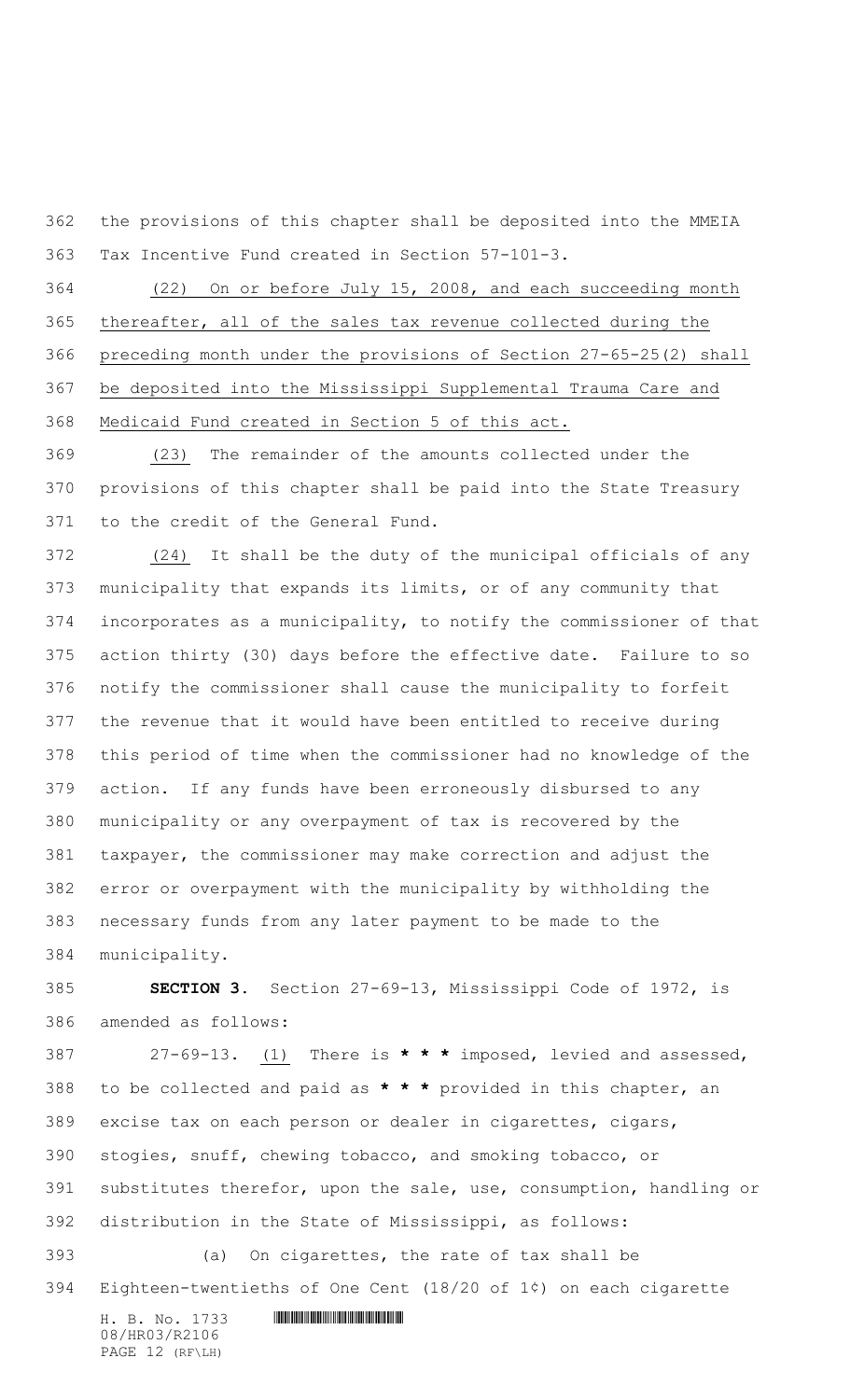sold with a maximum length of one hundred twenty (120) millimeters; any cigarette in excess of this length shall be taxed as if it were two (2) or more cigarettes. **\* \* \*** However, if the federal tax rate on cigarettes in effect on June 1, 1985, is reduced, then the rate as provided in this subsection shall be increased by the amount of the federal tax reduction. That tax increase shall take effect on the first day of the month following the effective date of the reduction in the federal tax rate.

 (b) In addition to the excise tax levied by paragraph (a), there is levied an excise tax of Five Cents (5¢) on each cigarette sold with a maximum length of one hundred twenty (120) millimeters; any cigarette in excess of this length shall be taxed as if it were two (2) or more cigarettes.

 (c) On cigars, cheroots, stogies, snuff, chewing and smoking tobacco and all other tobacco products except cigarettes, the rate of tax shall be fifteen percent (15%) of the manufacturer's list price.

 (2) No stamp evidencing the tax **\* \* \*** levied in this section on cigarettes shall be of a denomination of less than One Cent (1¢), and whenever the tax computed at the rates **\* \* \*** prescribed in this section on cigarettes is a specified amount, plus a 416 fractional part of One Cent  $(1¢)$ , the package shall be stamped for 417 the next full cent; however, the additional face value of stamps purchased to comply with taxes imposed by this section after June 1, 1985, shall be subject to a four percent (4%) discount or compensation to dealers for their services rather than the eight percent (8%) discount or compensation allowed by Section 27-69-31. (3) Every wholesaler shall purchase stamps as provided in

 this chapter, and affix the same to all packages of cigarettes handled by him as **\* \* \*** provided in this chapter.

425 (4) The above tax is levied upon the sale, use, gift, possession or consumption of tobacco within the State of Mississippi, and the impact of the tax levied by this chapter

H. B. No. 1733 **. HUNT AND SERVE AREA** 08/HR03/R2106 PAGE 13 (RF\LH)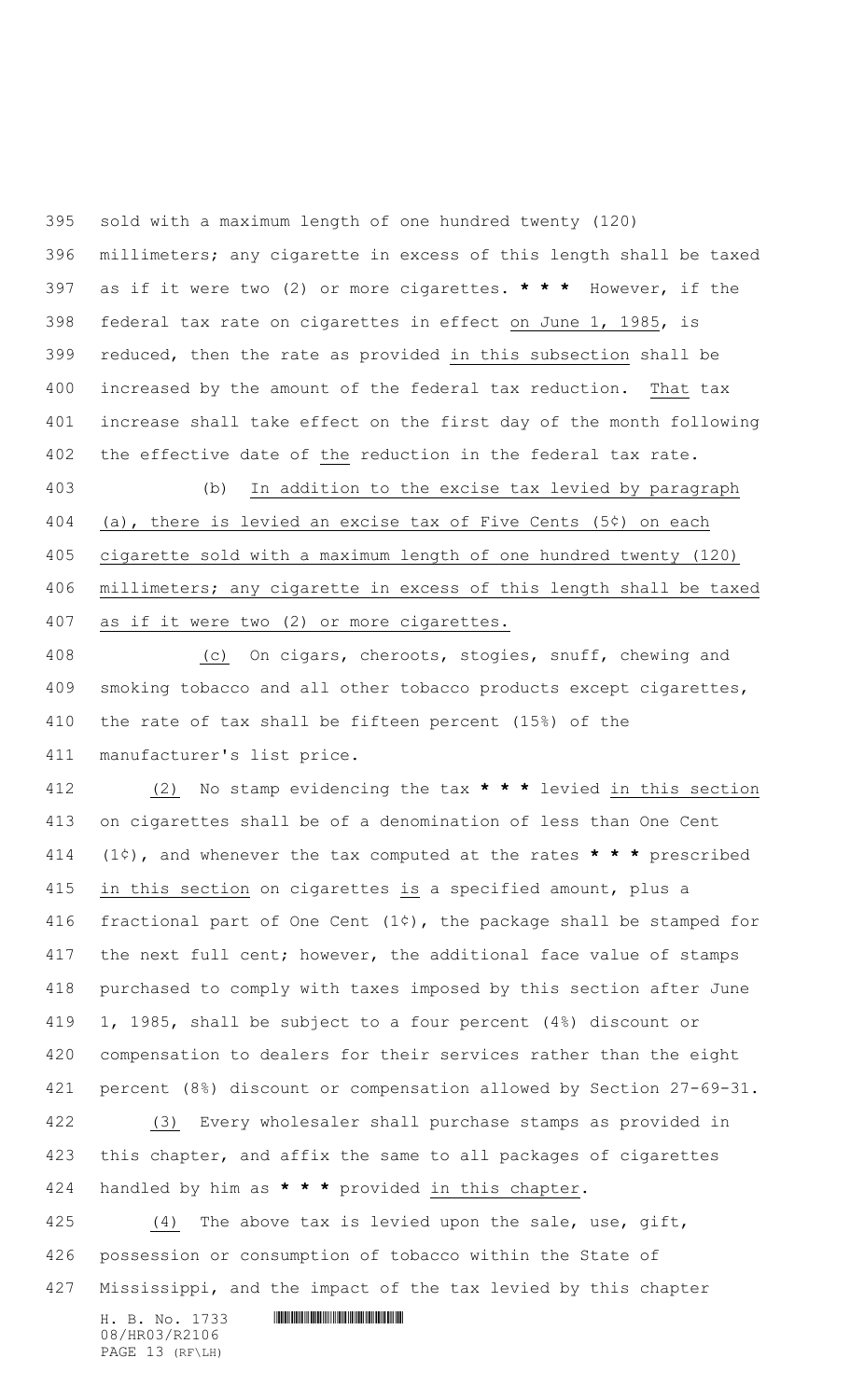is **\* \* \*** declared to be on the vendee, user, consumer or possessor of tobacco in this state; and when the tax is paid by any other person, the payment shall be considered as an advance payment and shall thereafter be added to the price of the tobacco and recovered from the ultimate consumer or user.

 **SECTION 4.** Section 27-69-75, Mississippi Code of 1972, is amended as follows:

 27-69-75. (1) All taxes levied by this chapter shall be payable to the commissioner in cash, or by personal check, 437 cashier's check, bank exchange, post office money order or express money order, and shall be deposited by the commissioner in the State Treasury on the same day collected. No remittance other than cash shall be a final discharge of liability for the tax **\* \* \*** assessed and levied in this chapter, unless and until it has been paid in cash to the commissioner.

 (2) The revenue derived from the tax levied in Section 27-69-13(1)(b) shall be deposited into the Mississippi

 Supplemental Trauma Care and Medicaid Fund created in Section 5 of this act.

 (3) Except as otherwise provided in subsection (2) of this section, all tobacco taxes collected, including tobacco license taxes, shall be deposited into the State Treasury to the credit of the General Fund.

 Wholesalers who are entitled to purchase stamps at a discount, as provided by Section 27-69-31, may have consigned to them, without advance payment, those stamps, if and when the wholesaler **\* \* \*** gives to the commissioner a good and sufficient bond executed by some surety company authorized to do business in this state, conditioned to secure the payment for the stamps so consigned. The commissioner shall require payment for the stamps not later than thirty (30) days from the date the stamps were consigned.

08/HR03/R2106 PAGE 14 (RF\LH)